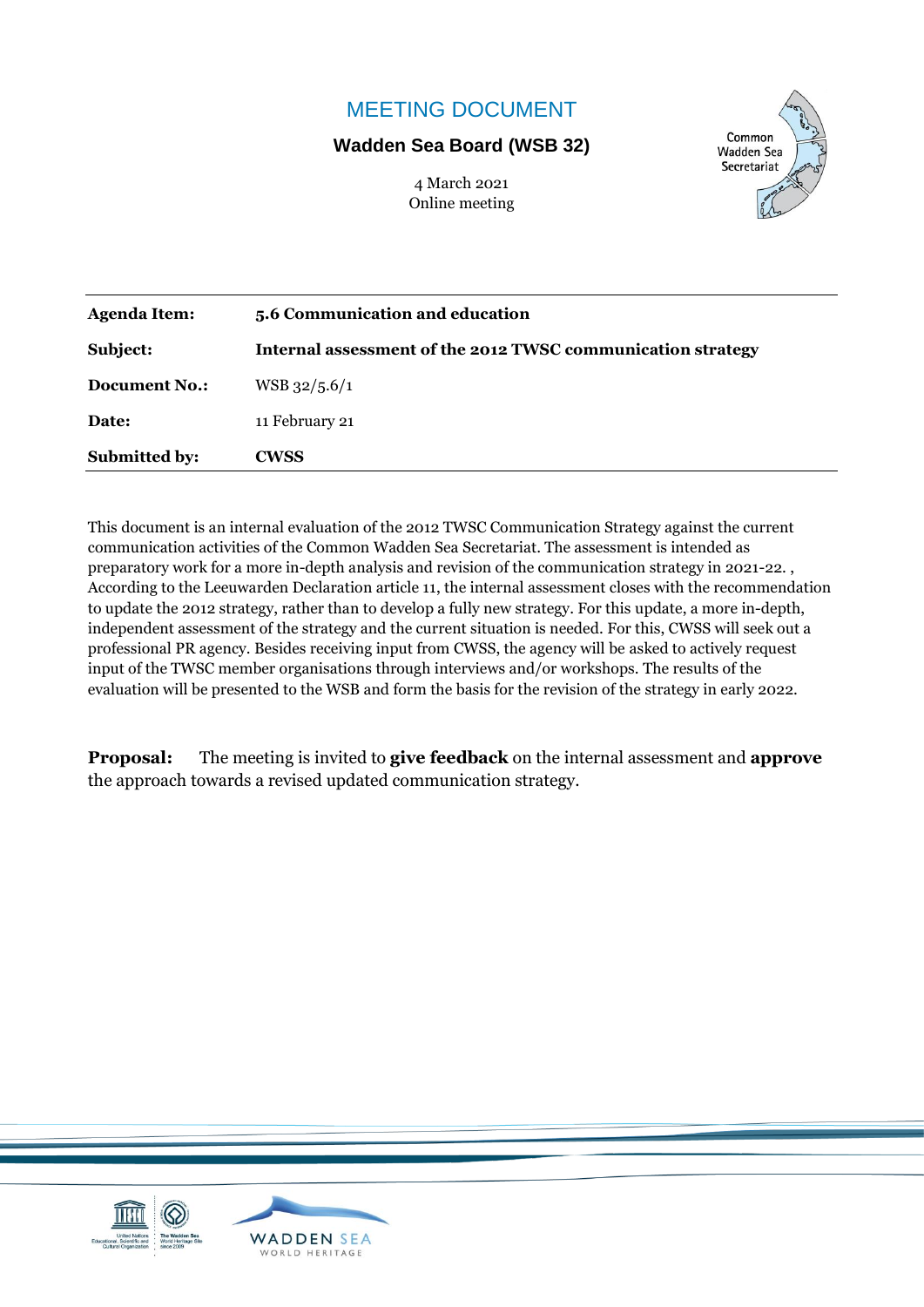# INTERNAL ASSESSMENT

## **2012 TWSC communication strategy**

This document is an evaluation of the 2012 developed [TWSC Communication Strategy](https://www.waddensea-worldheritage.org/resources/communication-strategy-trilateral-wadden-sea-cooperation) against the current communication activities of the Common Wadden Sea Secretariat. The assessment is intended as preparatory work for a more in-depth analysis and revision of the communication strategy in 2021-22.

The last full TWSC communication strategy was developed in 2012 by the agency Papenfuss. The development process included a thorough analysis of the 2012 situation, based on the websites, communication activities and interviews with partners. The strategy contains a set of communicative aims, objectives, target audiences, key messages and information modules and a comprehensive set of measures.

Along with the implementation plan, the agency recommended to employ a CWSS Communication Officer long-term to ensure a consistent implementation of communication activities. Shortly after, the position was left empty from 2013 to 2016, due to which the implementation of the strategy was put on hold. In 2016 the position was filled again on a project base and kept to this date. In the period of these last four years, many of the measures recommended in the strategy were picked up and realised.

Since 2012, however, the TWSC and the topic of the Wadden Sea World Heritage as well as communication trends have developed further. Thus, it is high time to evaluate and revise the strategy to fit the new environment and set new goals for the next couple of years, as stipulated also in the Leeuwarden Declaration. This internal assessment contains a section-by-section evaluation of the 2012 strategy against the current activities and resources of CWSS communications as well as against current global trends of communication, some recommendations for the agency to conduct the in-depth analysis as well as for the TWSC communication in general, and, lastly, some next steps to follow this assessment. After the internal assessment of the strategy and status quo, a more in-depth analysis and revision of the communication strategy is planned for 2021-22. The strategy will be given to the Ministerial Council for adoption and implemented in 2022-2025, with concrete measures to accompany the next TWSC presidency term.

## Section-by-section assessment

#### **1. Aims**

The first communicative aim of the strategy is directed at internal communication with partners and proposes "the communication of the CWSS to the partners of internal communication to not insist on antiquated forms of communication, in the same way that the partners need to change their communications attitude with a view to communicating forward more efficiently". This aim is partially achieved. With new products and emphasis on new means of communication, antiquated forms have been replaced to a large extent in the course of the last four years, e.g. the online version of the Quality Status Report, a new combined website with a TWSC member area, microsites on specific issues, more emphasis on social media, newsletter, and other online publications. The process is ongoing. The second part of the communicative aim on the change of attitude towards communicating TWSC content forward more efficiently has to be assessed with interviews. This is a point difficult to assess as the status quo of 2012 is not available today. What can be said, however, is that activities of the TWSC are being implemented in newsletters of partners, but mostly when partners are directly involved.

The second communicative aim concerns changes in the external communication of all partners: "Expect to be criticised or ignored if you don't talk or if you don't tell anyone of your good deeds." It proposes a more proactive communication overall, which has been built up in the last four years, as can be seen by the various new products, more activity on social media, more news items on the website and more press interactions.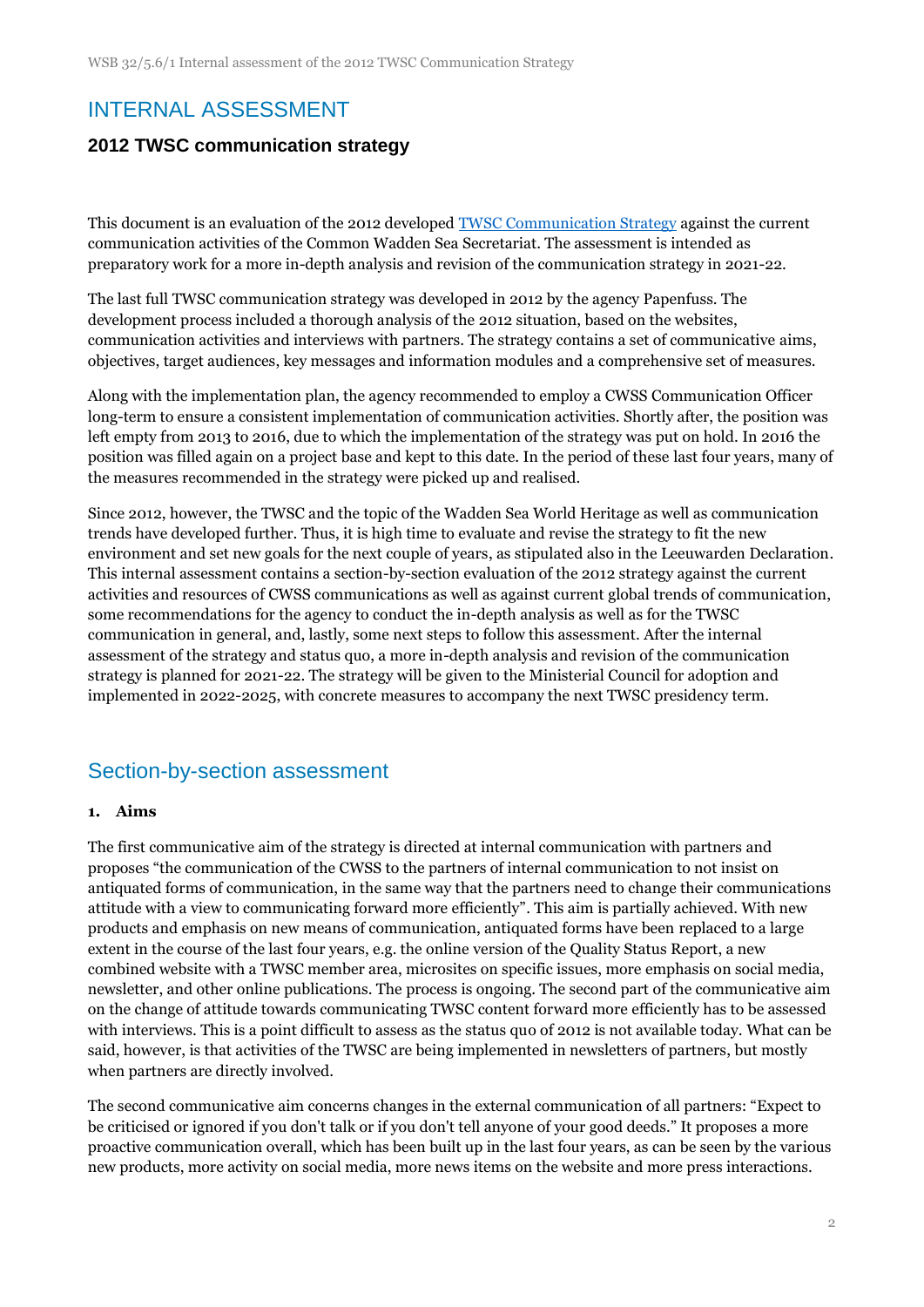Again, here it is only possible to evaluate the last four years, because data before 2016 has not been consistently collected. However, from experiences with various different target audiences it is clear, that the TWSC is still a concept too complex to easily grasp and understand and therefore not often known to people outside the circle of partners and well-established contacts. A survey will show whether also in the group of partners there are individuals without a clear profile of the TWSC. Due to its complexity and personal experiences, I assume that this is partially still the case, especially for new group members. The new annual report and newsletter are there to communicate the TWSC's activities to the partners and the new website communicates the essence of the Cooperation more clearly. The effects will have to be assessed in a survey.

Out of these two communicative aims, the central point of the strategy was formulated as "Creating a more pronounced profile of the TWSC through consistent conveying of certain information which illustrates the achievements and the added value of the Trilateral Cooperation!" The central point is fragmented into the communicative principles:

- 1. Classification of information modules and their categorisation
- 2. Setting editorial principles
- 3. Developing a central idea for communication
- 4. Attention to communication within a certain situation
- 5. Distinction between permanent and campaign-like communication
- 6. Implementation of the Corporate Design
- 7. Connection between form and content

The communicative principles are part of the next sections of the communication strategy and thus evaluated in the next sections of this assessment.

### **2. Objectives**

For 2013 to 2015 the following strategic priorities for **external communication** of the TWSC have been set. The overview includes a preliminary internal assessment of whether CWSS sees the point as reached:

| <b>Strategic priority</b>                                                                                                                                                        | <b>Reached?</b>                                                                                                                                                              |
|----------------------------------------------------------------------------------------------------------------------------------------------------------------------------------|------------------------------------------------------------------------------------------------------------------------------------------------------------------------------|
| "strengthening of the perception of the Wadden Sea<br>as a joint natural and cultural heritage"                                                                                  | Yes, to a large extent, although remains ongoing<br>priority. Additionally, there is no common view on<br>the communication of cultural heritage in the<br>Wadden Sea Region |
| "obtainment of public and political support for the<br>protection and the integrated management of the<br>Wadden Sea as one entity"                                              | Yes, remains ongoing priority, especially when<br>reaching out to new target audiences                                                                                       |
| "support, furtherance and coordination of<br>stakeholders' activities and involvement as well as<br>education on the trilateral Wadden Sea"                                      | Yes, remains ongoing priority                                                                                                                                                |
| "increased depiction and promotion of the<br>Trilateral Wadden Sea Cooperation as an<br>international role model for successful,<br>transboundary, integrated nature protection" | Yes, the TWSC is globally seen as a best case                                                                                                                                |
| "identification of locals and stakeholders with the<br>honour Wadden Sea World Heritage"                                                                                         | Partially, creating ownership remains ongoing, but<br>is in focus of Prowad Link among others                                                                                |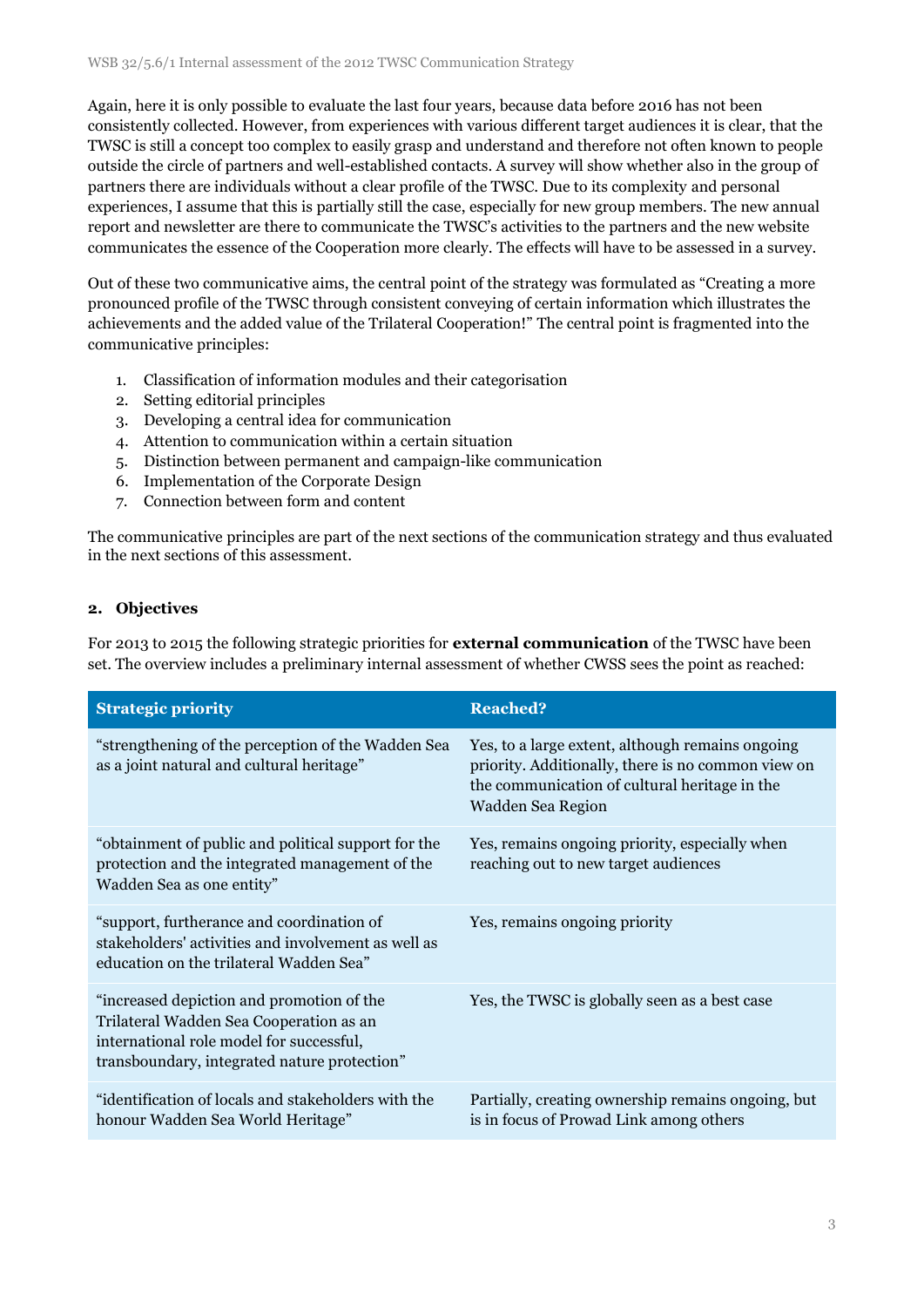"displaying the pacemaker potential of the world heritage for the socio-economic development of the region"

Partially, creating ownership remains ongoing, but is in focus of Prowad Link among others

The objectives of the strategy have largely been taken over in the communicative practice of CWSS, but they remain ongoing, as for their achievement a consistent and ongoing communication practice is relevant.

Concerning the strategic aims of the external communication, it is further stated that many partners were unaware of a) their responsibility to communicate and b) the added value, i.e. the advantages of transboundary collaboration as well as the added value of a joint Wadden Sea World Heritage during the development of the strategy in 2012. To this day, there seems to be a discrepancy in communication on the topics of World Heritage and the Cooperation: Whereas the Wadden Sea as World Heritage site is well communicated by partners, the TWSC is less communicated and its added value often questioned. However, this is only a CWSS perspective and a more reliant assessment has to be done via interviews and/or surveys.

For 2013 to 2015 the following strategic priorities for **internal communication** of the TWSC have been set. The overview includes a preliminary assessment of whether CWSS sees the point as reached:

| <b>Strategic priority</b>                                                                                                             | <b>Reached?</b>                                                                                      |
|---------------------------------------------------------------------------------------------------------------------------------------|------------------------------------------------------------------------------------------------------|
| "creating a more pronounced profile for the<br>Trilateral Cooperation by means of key message &<br>creating a Corporate Identity"     | Yes, but needs constant reminding                                                                    |
| "identification with the messages and aims of the<br>TWSC"                                                                            | Yes, but needs constant reminding                                                                    |
| "display and better understanding of the work,<br>attainment, successes and advantages of the TWSC"                                   | Yes, through several publication formats (see<br>measures)                                           |
| "depiction of the added value of the TWSC and<br>world heritage"                                                                      | Yes, generally, but added value different for each<br>target audience – needs to be addressed better |
| "stepping up communication on the trilateral<br>Wadden Sea and the Cooperation, especially with<br>regard to the world heritage area" | Yes, Communication Officer since 2016                                                                |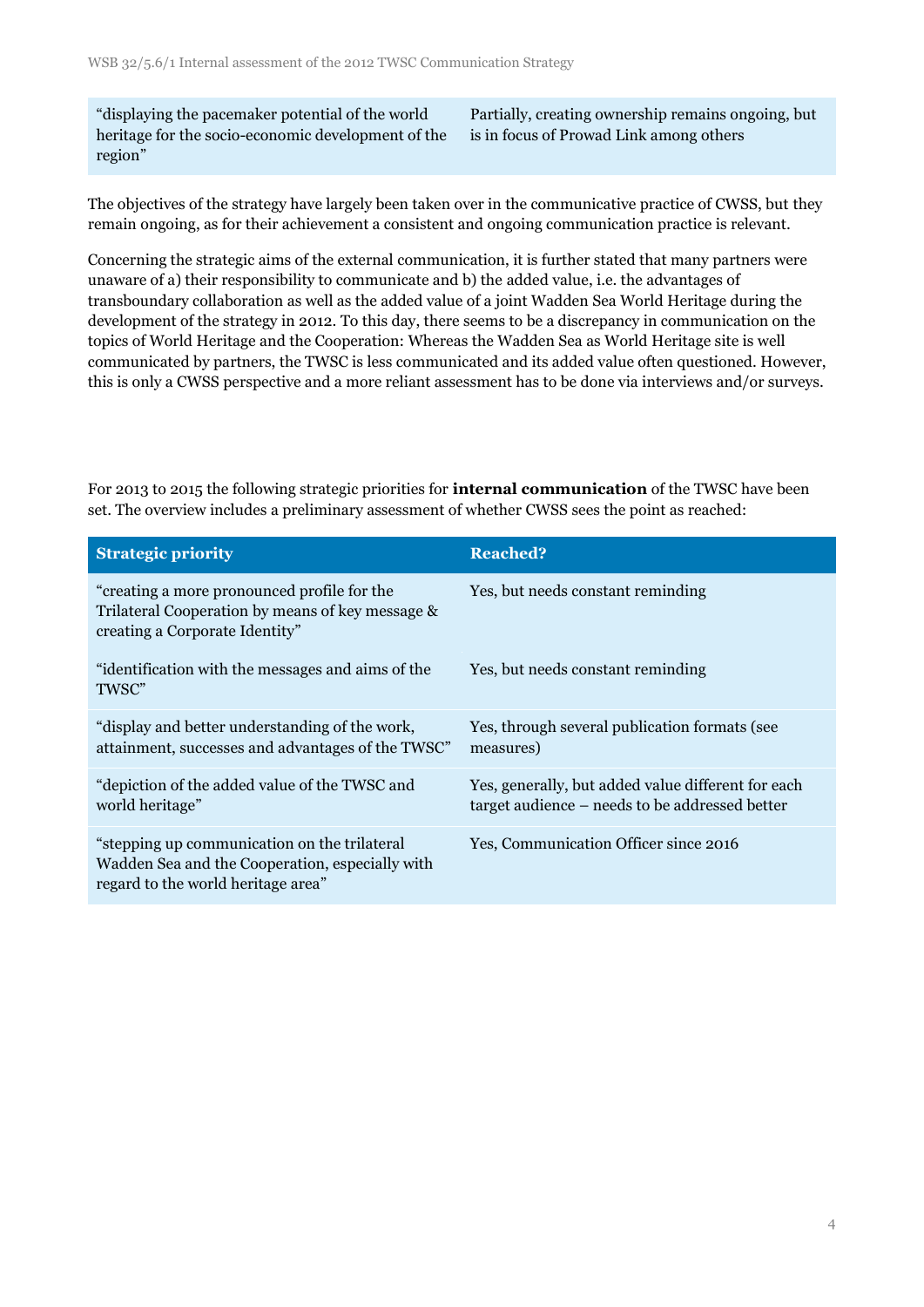### **3. Target audiences**

The analysis of target audiences and forms of approach are still very accurate, as the spectrum of audiences has not changed over the years. The communication activities on the TWSC and WSWH still target politicians, administration, national parks, scientists, environmental study centres, environmental NGOs and tourism marketing in the internal communication and local population, local stakeholders, quality tourists, users of environmental study centres as well as media in the external communication. The strategy defines four different approaches to be applied to the different target audiences according to their needs: scientific, popular science, popular and child-appropriate. Concerning this section of the strategy, it has to be assessed through interviews with the partners and CWSS, however, whether the responsibilities for delivering information have been followed and whether there are some adjustments needed here.

### **4. Key messages and information modules**

The key messages listed in the strategy remain valid. However, there are too many, which makes them impractical to use. A revision is therefore needed to establish a set of messages that should always be communicated, e.g. in press releases, publications etc., and a set of secondary messages in relation to specific topic.

With information modules the strategy recommends to pre-formulate blocks of information on specific subtopics, such as on the significance of the TWSC, risks of the Wadden Sea, IWSS and Wadden Sea research. These have not been compiled, first presumably due to the vacant position of the Communications Officer and after that due to the daily work load of the Officer. Such modules could currently only be compiled efficiently and in a timely matter with the assistance of an intern. The compilation of fact sheets on different reoccurring issues of the TWSC to use by the communication departments of partners can be very useful – not only for the external communication, but also to achieve a stronger profile with the partners. Hence, the task should be taken up in 2022 during the last stages of the development of the new strategy.

The allocation of information modules to the target audiences is still valid.

### **5. Measures**

A large portion of the strategy is a set of measures recommended to reach the aims and objectives. Most have been achieved by now, although some in a different format than intended in 2012 – in response to changed trends and needs. Very few have not been realised. Reasons are given in the table below.

| <b>Measure</b>              | <b>Status</b>                                                                                                                                                                                                                                                                       |
|-----------------------------|-------------------------------------------------------------------------------------------------------------------------------------------------------------------------------------------------------------------------------------------------------------------------------------|
| Design guidelines           | Update in 2018 with guidelines for CWSS-internal and for partners (available on<br>the website). Will be updated in 2022 to include better focus on TWSC and new<br>publication formats (annual report, leaflet, reports, website, microsites, IWSS).                               |
| Leaflet TWSC                | Attempted before 2016, but not realised. In 2018, leaflet on the TWSC milestones<br>in honour of its 40 <sup>th</sup> anniversary and publication by BMU on the German<br>presidency depicting the TWSC published. One general leaflet should be<br>attempted in 2022 prior to TGC. |
| Leaflet WSWH                | Renewed in $2020/21$                                                                                                                                                                                                                                                                |
| Leaflet WH<br>communication | Done in form of a digital toolkit in 2015 (Prowad) and now renewed as online<br>brand platform (Prowad Link)                                                                                                                                                                        |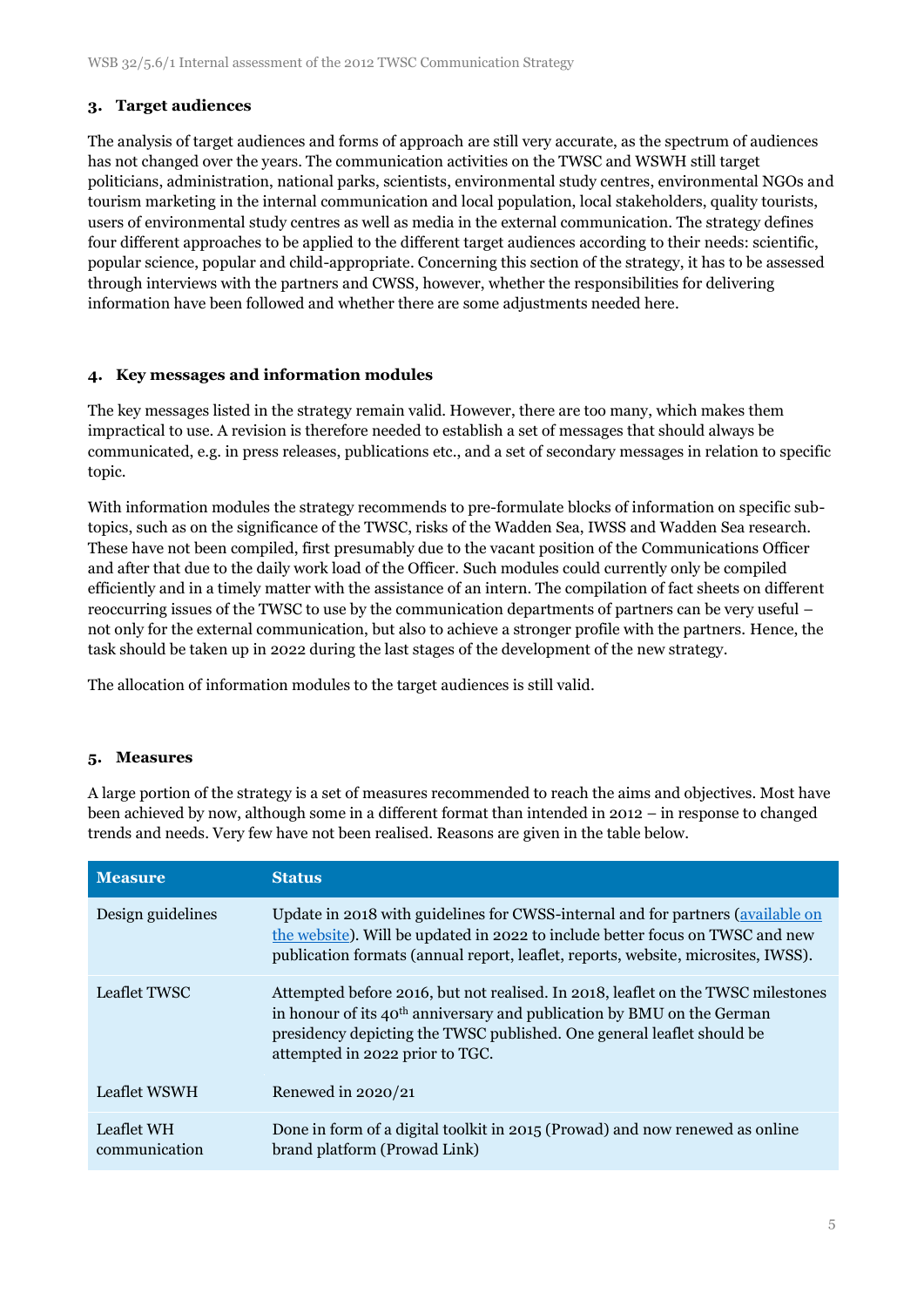| Image & Information<br><b>Brochure TWSC</b>  | See status of "Leaflet TWSC".                                                                                                                                                                                                                                                                                                                                                                                                                                                                                                                                                                                                                                                                                                                                                                                                                                                                                                                                                    |
|----------------------------------------------|----------------------------------------------------------------------------------------------------------------------------------------------------------------------------------------------------------------------------------------------------------------------------------------------------------------------------------------------------------------------------------------------------------------------------------------------------------------------------------------------------------------------------------------------------------------------------------------------------------------------------------------------------------------------------------------------------------------------------------------------------------------------------------------------------------------------------------------------------------------------------------------------------------------------------------------------------------------------------------|
| Magazine on TWSC                             | Magazine-style annual report conceptualised and published in 2020                                                                                                                                                                                                                                                                                                                                                                                                                                                                                                                                                                                                                                                                                                                                                                                                                                                                                                                |
| Magazine on WH                               | Not done. It is recommended to evaluate the necessity in light of so many<br>magazines already published by partners and the financial and staff resources<br>needed by CWSS to realise such a project.                                                                                                                                                                                                                                                                                                                                                                                                                                                                                                                                                                                                                                                                                                                                                                          |
| Posters and adverts                          | Done via IWSS and Toolkit, might need update eventually                                                                                                                                                                                                                                                                                                                                                                                                                                                                                                                                                                                                                                                                                                                                                                                                                                                                                                                          |
| Postcard                                     | Done for satellite image                                                                                                                                                                                                                                                                                                                                                                                                                                                                                                                                                                                                                                                                                                                                                                                                                                                                                                                                                         |
| Wikipedia                                    | Successfully edited in German, complications in English (changes were rejected<br>by editorial panel due to limited third-party sources, as English sources are<br>primarily available via our own website)                                                                                                                                                                                                                                                                                                                                                                                                                                                                                                                                                                                                                                                                                                                                                                      |
| Reports and TWSC<br>publications             | Update of design guidelines and templates done, second update planned for<br>2021/22                                                                                                                                                                                                                                                                                                                                                                                                                                                                                                                                                                                                                                                                                                                                                                                                                                                                                             |
| $CWSS + WSWH$<br>website                     | A merged website for both CWSS and WSWH content was successfully<br>relaunched in 2019. It carries some static information on the World Heritage site,<br>the TWSC and CWSS and their work and networks. It also contains a section for<br>visitors, although the website is not a destination website and this section is only<br>meant as initial inspiration with links to our destination management partners.<br>The information on these pages is regularly reviewed. However, larger changes<br>and adaptations are always subject to additional translation work and therefore<br>carefully examined (as done when adding a subpage on the Partnership Hub with<br>the signing of the MoU).<br>On top of the static information, there are regular news updates, events and<br>resources.<br>There are also microsites on topics that deserve a stronger focus, which cannot be<br>given on the main website: IWSS, QSR, in work: WSFI, Swimway, SIMP, Alien<br>Species. |
| Intranet                                     | Done as log-in area for TWSC members on the merged website                                                                                                                                                                                                                                                                                                                                                                                                                                                                                                                                                                                                                                                                                                                                                                                                                                                                                                                       |
| Forum                                        | Not done. It is part of the current discussions for stakeholder engagement<br>platform planned for 2021/2022 in framework of Prowad Link. However,<br>opinions vary on its use and whether network partners will engage in the format.                                                                                                                                                                                                                                                                                                                                                                                                                                                                                                                                                                                                                                                                                                                                           |
| Extranet                                     | Planned via Prowad Link as stakeholder engagement platform                                                                                                                                                                                                                                                                                                                                                                                                                                                                                                                                                                                                                                                                                                                                                                                                                                                                                                                       |
| <b>Blog</b>                                  | Not done as separate site, but as personal stories in newsletters and annual<br>report.                                                                                                                                                                                                                                                                                                                                                                                                                                                                                                                                                                                                                                                                                                                                                                                                                                                                                          |
| Newsletter                                   | Relaunched in May 2020 (bi-monthly, on TWSC activities)                                                                                                                                                                                                                                                                                                                                                                                                                                                                                                                                                                                                                                                                                                                                                                                                                                                                                                                          |
| Online adverts,<br>banners, Net<br>Promotion | Done via toolkit (Prowad)                                                                                                                                                                                                                                                                                                                                                                                                                                                                                                                                                                                                                                                                                                                                                                                                                                                                                                                                                        |
| Facebook                                     | Social media gained a stronger focus with the years. Since 2017 there are regular<br>social media workshops for social media managers within the TWSC network                                                                                                                                                                                                                                                                                                                                                                                                                                                                                                                                                                                                                                                                                                                                                                                                                    |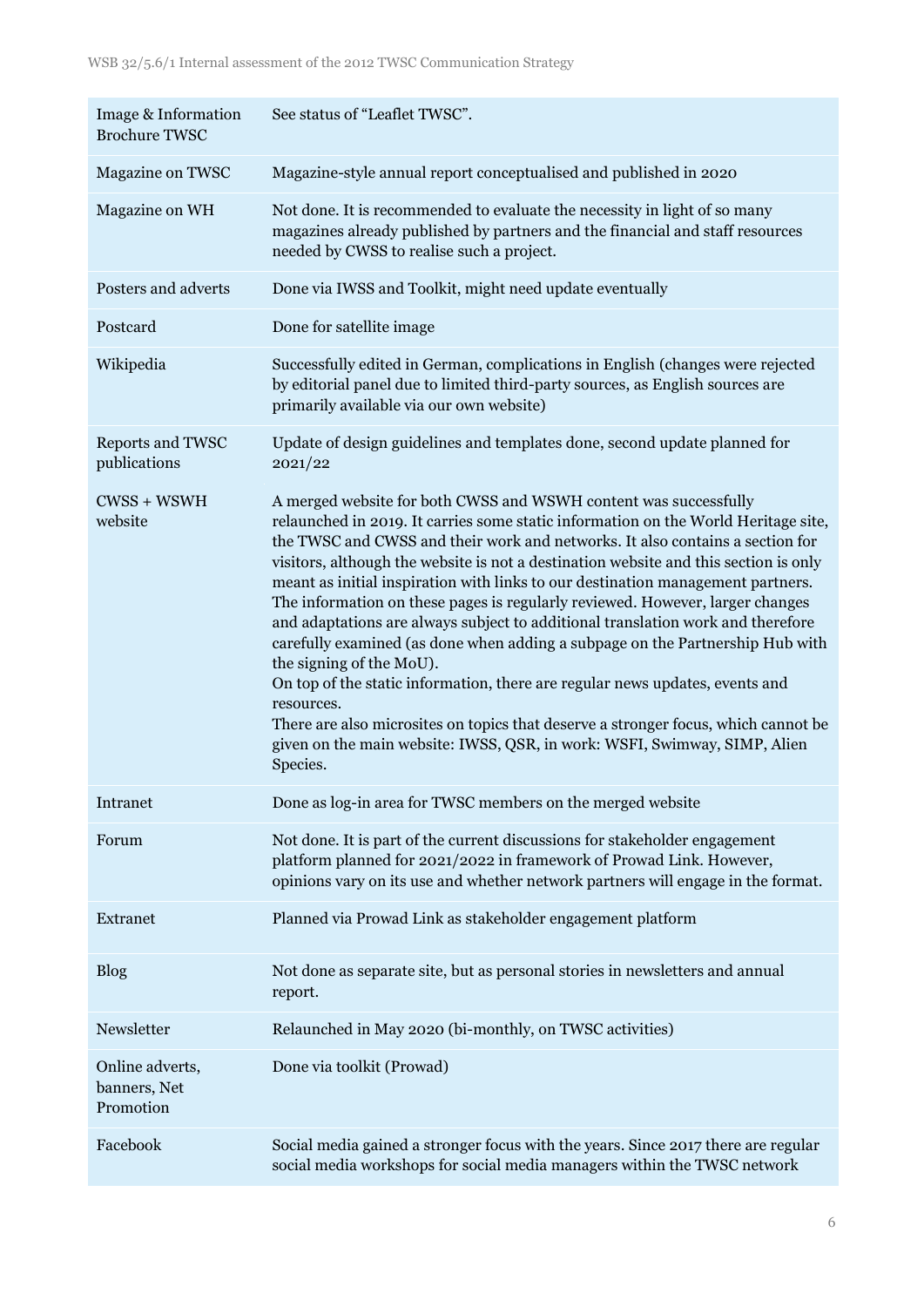|                                       | organised by CWSS and conducted with help of professional consultants. The aim<br>is improve exchange between partners and general performance in social media.<br>In these workshops a rough social media communication concept was developed<br>to push for more exchange of content between partner accounts. For the accounts<br>tended to by CWSS, the following target audiences and topics are addressed:<br>Facebook: general public and focus on Wadden Sea World Heritage<br>Instagram: general public and focus on nature images<br>Twitter: network, partners and interested public and focus on TWSC activities |
|---------------------------------------|------------------------------------------------------------------------------------------------------------------------------------------------------------------------------------------------------------------------------------------------------------------------------------------------------------------------------------------------------------------------------------------------------------------------------------------------------------------------------------------------------------------------------------------------------------------------------------------------------------------------------|
| Powerpoint<br>Presentation            | General slides on different subject done, but only given to partners on request,<br>because they usually have to be customised to fit the event in question.                                                                                                                                                                                                                                                                                                                                                                                                                                                                 |
| <b>Jour Fixe</b>                      | No fixed scheduling, conducted irregularly with the main partners.                                                                                                                                                                                                                                                                                                                                                                                                                                                                                                                                                           |
| Environmental<br>education            | All recommendations done within IWSS                                                                                                                                                                                                                                                                                                                                                                                                                                                                                                                                                                                         |
| Workshops and<br>seminars             | Belongs to daily business; several workshops and seminars during the year;<br>exploring the medium of webinar                                                                                                                                                                                                                                                                                                                                                                                                                                                                                                                |
| events for locals and<br>Stakeholders | Only one-time events, such as the anniversary bike tour. Introducing a<br>framework concept for all partners to follow has not yet been successful. A<br>regular event for stakeholders is the International Tourism Fair ITB.                                                                                                                                                                                                                                                                                                                                                                                               |
| Press relations                       | About 12 press releases a year are achieved as goal, except for 2020 due to the<br>pandemic and many events being cancelled.<br>An annual talk with selected local media was introduced in 2017 but not done in<br>2020.<br>The suggestion to offer 3-day press trips was not followed, due to lack of<br>resources. However, CWSS supports the planning of ad-hoc trips, e.g. by the<br>UNESCO Welterbestätten-Verein in Germany.<br>Partners occasionally mention the TWSC and WSWH in their press releases.                                                                                                               |

# Overall assessment

The 2012 strategy is **in large parts still applicable** to today's communication needs of the TWSC. However, **some areas need updating** against current trends – especially the area of social media, which only played a minor role in 2021. Next to social media, the entire area of **online communication** needs to be better addressed in the new strategy, which is taking up more and more relevance, as the pandemic has shown.

In the assessment, the **measures** of the strategy should be reviewed against the current communication activities of CWSS and communication trends and needs. It should also be reviewed against the resources available to CWSS. The measures should not exceed the capacities of these resources without a plan in place to enhance them. Otherwise the aims in the strategy cannot be achieved to the fullest.

Further, in the measures chapter there is a full section on the International Wadden Sea School, but not on other larger **projects**, e.g. the Wadden Sea Flyway Initiative. Those additional topics should be "add-ons" to the strategy (see point on lengths below), meaning they should be addressed in the overall strategy, by reviewed and worked on individually. Both the IWSS and the WSFI are part of the TWSC, but stand on their own. Thus, they should have their own strategies that should then be linked to the overall strategy. Putting them in the overall strategy, however, will overload the main paper, making it impractical. Also, especially in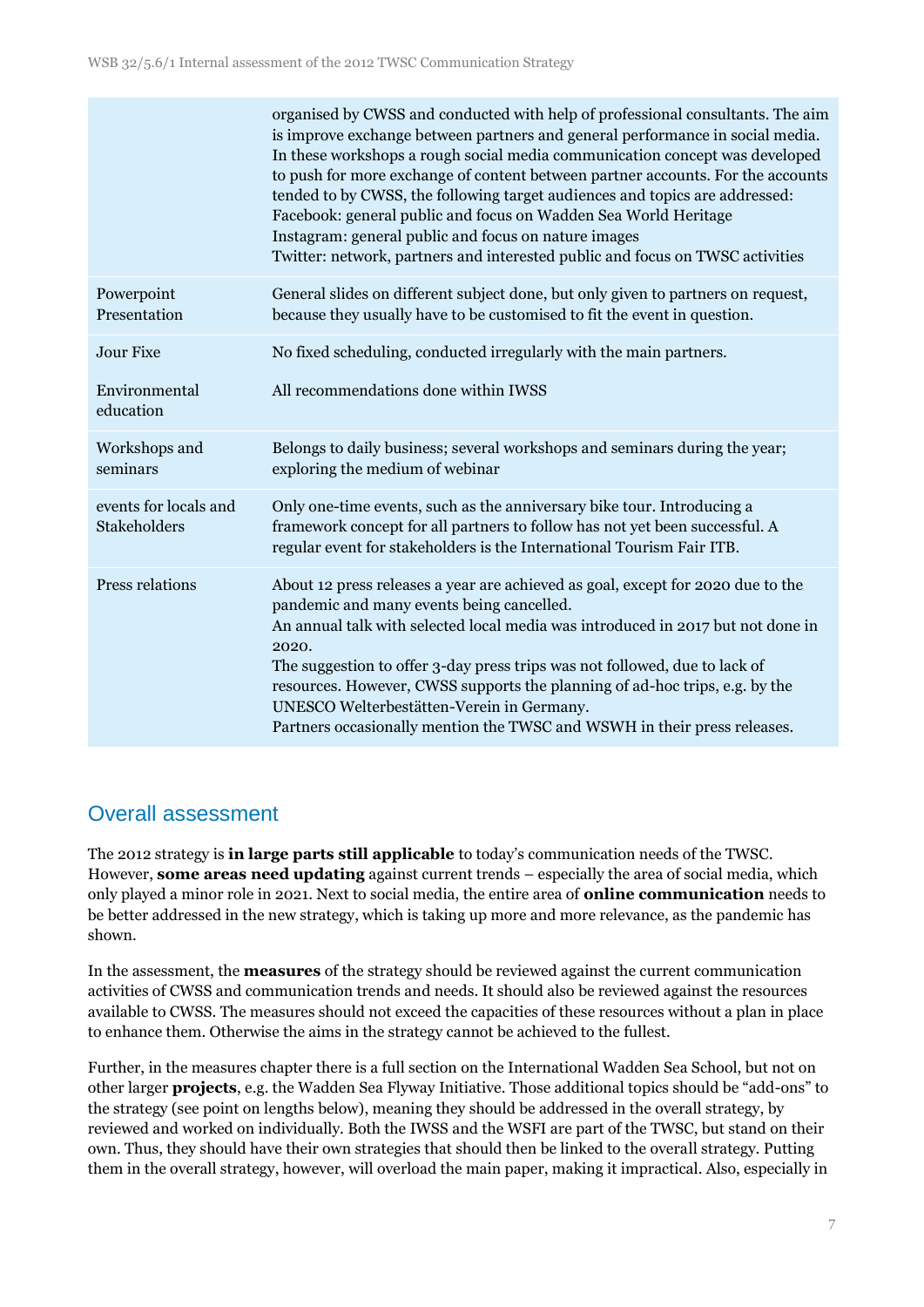regards to the WSFI, the communication of individual projects with external partners involved should stand by its own.

An aspect not covered by the strategy, but needs discussion is the integration of **content from TWSC groups** in the overall communication. It is not completely necessary to include this procedure in the strategy. However, experience has shown that it is not clear to the groups how their can push topics of their activities and results onto CWSS's communication agenda. Thus, we should use the opportunity of the evaluation survey among partners to include questions of what topics the groups have in mind and how they would like to be better represented. On that basis a procedure can be formed for a regular exchange of communication content between groups and CWSS.

The **collaboration** within the network on communication should also be part of the assessment with a recommendation of concrete and realistic measures on how to improve it, e.g. by establishing a network group with the communication experts of the member organisations and CWSS.

Another critical point of the strategy is its **length**. Both th[e full strategy](https://www.waddensea-worldheritage.org/resources/communication-strategy-trilateral-wadden-sea-cooperation) (49 A3-pages) as well as the shorter [manual](https://www.waddensea-worldheritage.org/resources/communication-guidelines-trilateral-wadden-sea-cooperation) (17 A4-pages) are too long and elaborate to be practical. It has to be part of the survey, but most probably many of the communication colleagues within the TWSC are unaware of the strategy and/or are not using it due to its length and complexity. Thus, the renewed strategy should be readapted to the actual needs of the people, who are asked to use it: for CWSS it should include the messages and measures specifically applicable to its work, for the TWSC member organisations an even shorter version of just up to 10 pages with the most relevant, ready-to-use information for them and useful links should be developed.

# Recommendation

With the abovementioned considerations, a revision of the strategy based on an in-depth analysis is recommended, rather than replacing it by a fully new strategy. The process of analysis and revision should be accompanied by a professional PR agency and should include modules on interactive input from CWSS and the TWSC member organisations (in form of interviews and/or workshops). For this, CWSS, in coordination with the WH Focal Points, will instruct the agency with the relevant contacts in the TWSC network.

### **The following step-wise approach is recommended**

Step 1 was the internal assessment of the 2012 strategy (this document). Step 2 is now to involve a professional PR agency for a more profound analysis of the status quo with its constructive elements, shortcomings, risks and opportunities. Step 2 will be done in 2021 with some modules of active engagement with the TWSC network by the agency to receive a complete picture of criticisms and recommendations. The results will be presented and discussed at the November meeting of the Wadden Sea Board. Step 3 will be the revision of the strategy to an update, which will be in force for the next presidency. The analysis of the PR agency and input of the TWSC from step 2 will form the basis for the revision. The updated strategy will be presented to the WSB in 2022 and submitted to the TGC for final adoption.

### **Next steps**

| <b>March 2021</b>          | With approval of approach by WSB 32, call for tender for communication agencies                                       |
|----------------------------|-----------------------------------------------------------------------------------------------------------------------|
| <b>April 2021</b>          | Selection of agency                                                                                                   |
| <b>May-October</b><br>2021 | In-depth analysis of TWSC communication activities including survey of partners<br>and workshops at operational level |
| November 2021              | Presentation of analysis results to the WSB 34                                                                        |
| November 2021-             | Development of strategy on basis of analysis with basic elements of a                                                 |